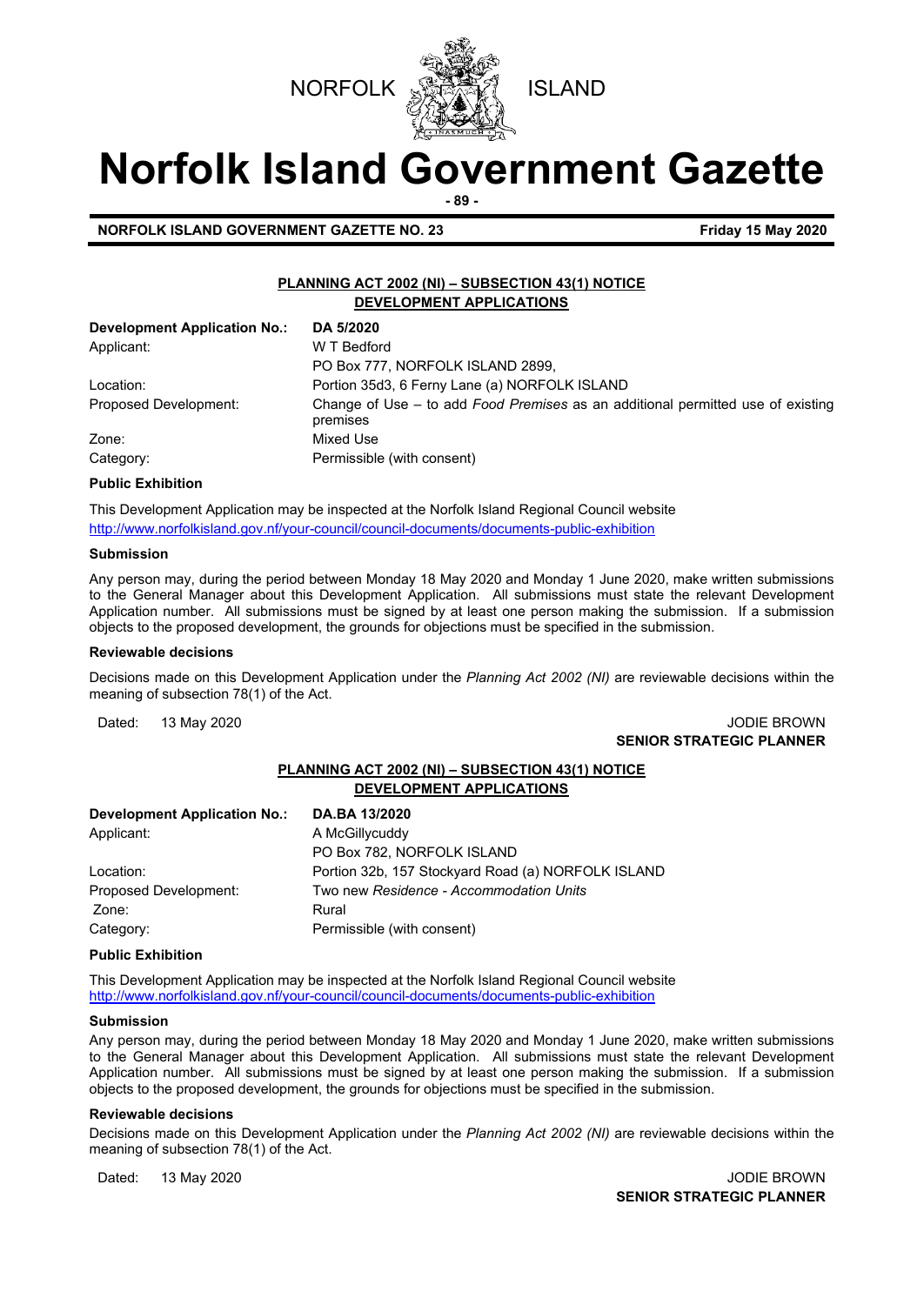#### **NORFOLK ISLAND GOVERNMENT GAZETTE NO. 23 Friday 15 May 2020**

#### **PLANNING ACT 2002 (NI) – SECTION 48 NOTICE**

The following Development Application for permissible (with consent) use or development of land has been determined under the *Planning Act 2002 (NI).*

| <b>DA</b><br><b>Numb</b><br>er | Applicant                   | Location                               | Proposed use and/or<br>development            | <b>Decision</b>                                  |
|--------------------------------|-----------------------------|----------------------------------------|-----------------------------------------------|--------------------------------------------------|
| DA<br>1/202                    | J E Elliott.<br>PO Box 605. | Por: 35f3 Ferny Lane<br>NORFOLK ISLAND | Pole or freestanding<br>advertising structure | Approved, 11 May 2020,<br>subject to conditions. |
|                                | NORFOLK ISLAND              |                                        |                                               |                                                  |

#### **Public Inspection**

The Notice of Decision and accompanying documents may be inspected, free of charge, during business hours at the Planning Office of the Norfolk Island Regional Council, New Military Barracks, Kingston.

#### **Reviewable Decisions**

Decisions made in relation to development applications are reviewable decisions within the meaning of subsection 78(1) of the *Planning Act 2002 (NI).* The applicant or any person who made a written public submission about the development application has the right to apply to the Administrative Review Tribunal or the Administrative Appeals Tribunal for review of a decision on a development application. An application for a review must be lodged within 28 days of the date the decision was given.

#### Dated: 12 May 2020 **JODIE BROWN SENIOR STRATEGIC PLANNER**

#### **LIQUOR ACT 2005 (NI)**

The Following Liquor licence applications have been received:

| <b>APPLICANT</b>                | <b>LOCATION &amp; PREMISES</b> | <b>PROPOSAL</b>                     |
|---------------------------------|--------------------------------|-------------------------------------|
| <b>T&amp;S Investment Trust</b> | Portion 38b22 -                | Renewal of General (Hotel) Licence  |
| Nominee: Tony Lance Watts       | 108 Taylor Road                |                                     |
|                                 | CASTAWAY NORFOLK ISLAND        |                                     |
| Joanne E Elliott                | Portion 35F10                  | Renewal of Restaurant Licence       |
|                                 | 14 Ferny Lane                  |                                     |
|                                 | THE BOUNTY BAR & GRILL         |                                     |
| Desmond Burger                  | Portion 36s1                   | Renewal of General (Tavern) Licence |
|                                 | 24a Taylors Road               |                                     |
|                                 | THE LOUNGE BAR                 |                                     |

Any person over the age of 18 years and residing within 100 meters of the premises may object in writing to the application within 21 days after this notice is published.

The objection and fee of \$85 should be lodged with the Registrar, New Military Barracks, Kingston.

#### Dated: 11 May 2020 KATIE WALDEN **REGISTRAR OF LIQUOR LICENCES**

#### **LIQUOR LICENSING RENEWALS**

Licensees are reminded that liquor licences issued under the *Liquor Act 2005* (NI) expire on 30 June 2020. Applications for the renewal, transfer, variation, relocation or grant of a licence must be lodged with the Registry Office, New Military Barracks, Kingston **on or before 29 May 2020** together with the relevant fee of –

| Application for Grant of Licence                    | \$570.00 |
|-----------------------------------------------------|----------|
| Application for Renewal of Licence                  | \$570.00 |
| Application to transfer, vary or relocate a licence | \$85.00  |
| Application for Appointment of Nominee              | \$85.00  |

Forms are available on the Norfolk Island Regional Council website: [www.norfolkisland.gov.nf/council/council](http://www.norfolkisland.gov.nf/council/council-documents/forms)[documents/forms](http://www.norfolkisland.gov.nf/council/council-documents/forms)

Or may be collected from the Registry Office at Kingston.

Dated: 4 May 2020 **KATIE WALDEN REGISTRAR OF LIQUOR LICENCES**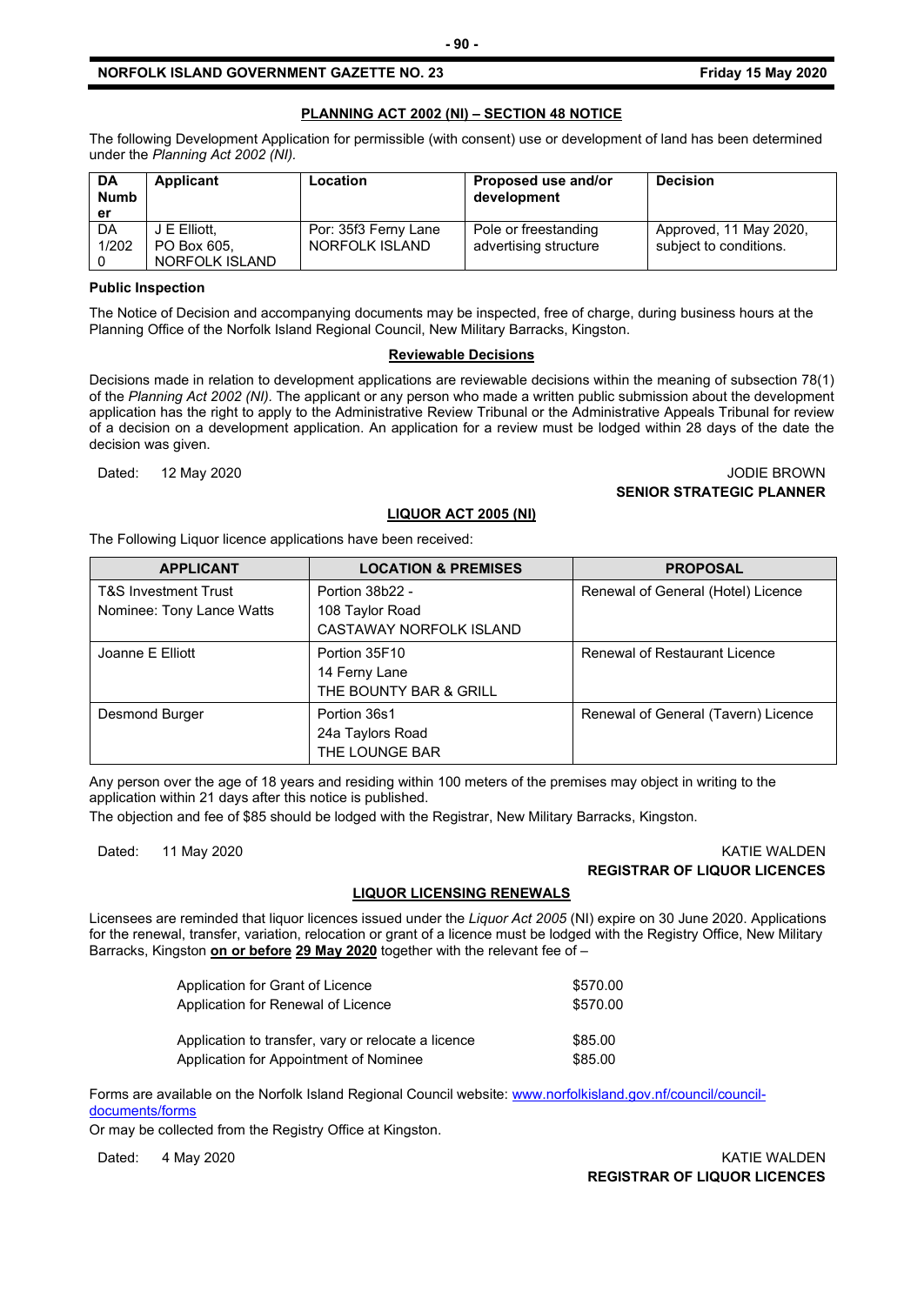#### **COMPANIES ACT 1985 (NI) LIQUIDATOR FINAL MEETING INTERNATIONAL GOLF PROMOTIONS PTY LTD.**

Pursuant to subsection 514 (3) of the Companies Act 1985 and in the matter of International Golf Promotions Pty Limited – Notice is herby given that a final meeting of the abovementioned company, will be held at the offices of Professional Centre, Taylors Road, Norfolk Island on the 9<sup>th</sup> day of June 2020 for the purpose of laying before the meeting an account showing how the winding up has been conducted and the property of the company disposed of and giving any explanation.

Dated: 4 May 2020 **BELINDA GRUBE** 

**LIQUIDATOR**

#### **PLANNING ACT 2002 (NI) – SUBSECTION 43(1) NOTICE DEVELOPMENT APPLICATIONS**

| <b>Development Application No.:</b> | DA 4/2020                                                    |
|-------------------------------------|--------------------------------------------------------------|
| Applicant:                          | E Christian-Bailey                                           |
|                                     | PO Box 144, NORFOLK ISLAND 2899,                             |
| Location:                           | Portions 3911 and 3912, 107 Taylors Road                     |
| Proposed Development:               | Subdivision - Boundary adjustment and Change of Use to allow |
|                                     | Residence - Dual Occupancy as an additional permitted use    |
| Zone:                               | Mixed Use                                                    |
| Category:                           | Permissible (with consent)                                   |

#### **Public Exhibition**

This Development Application may be inspected at the Norfolk Island Regional Council website, Documents on Public Exhibition at

<http://www.norfolkisland.gov.nf/20200504-da42020>

#### **Submission**

Any person may, during the period between Monday 4 May 2020 and Monday 18 May 2020, make written submissions to the General Manager about this Development Application. All submissions must state the relevant Development Application number. All submissions must be signed by at least one person making the submission. If a submission objects to the proposed development, the grounds for objections must be specified in the submission.

#### **Reviewable decisions**

Decisions made on this Development Application under the *Planning Act 2002 (NI)* are reviewable decisions within the meaning of subsection 78(1) of the Act.

Dated: 29 April 2020 JODIE BROWN

### **SENIOR STRATEGIC PLANNER**

#### **TRAFFIC ACT 2010 (NI) TEMPORARY CLOSURE OF ROAD DISCHARGE OF CONTAINER CARGO BARGE MARSHS ROAD FROM STOCKYARD ROAD TO BALL BAY**

I, Andrew Roach, Chief Executive Officer and General Manager of the Norfolk Island Regional Council, under section 50 of the *Traffic Act 2010* (NI), temporarily **close** that part or parts of the road specified in Part 1 of the Schedule to all vehicular traffic (except any vehicle specified in Part 2 of the Schedule) **from 5.00am to 7.00pm each day from the date of publication in the Gazette until 25 May 2020,** as I am of the opinion it is necessary or desirable to do so for the preservation of public safety during these times and to enable **the discharge of Container Cargo Barge and for heavy haulage trucks to safely operate, as well as loading and unloading the Barge.** Ball Bay will be a restricted worksite for safety management and for Cargo Barge to receive and move vehicles, plant, equipment and materials from Ball Bay's temporary Groyne.

#### **SCHEDULE**

**Part 1** – Partial Road Closure: That part or parts of the roads comprising Marshs Road from Stockyard Road to Ball Bay

- **Part 2** Exempted classes of vehicles
	- (a) Vehicles and plant authorised by the General Manager of the Norfolk Island Regional Council or delegate thereof for delivery of goods or services;
	- (b) Council vehicles and plant involved on official business;
	- (c) Police, ambulance, fire services and emergency vehicles on official business;
	- (d) Vehicles authorised by OIC Police or delegate thereof;
	- (e) Fuel and Gas supply vehicles

Dated: 28 April 2020 ANDREW ROACH **CHIEF EXECUTIVE OFFICER**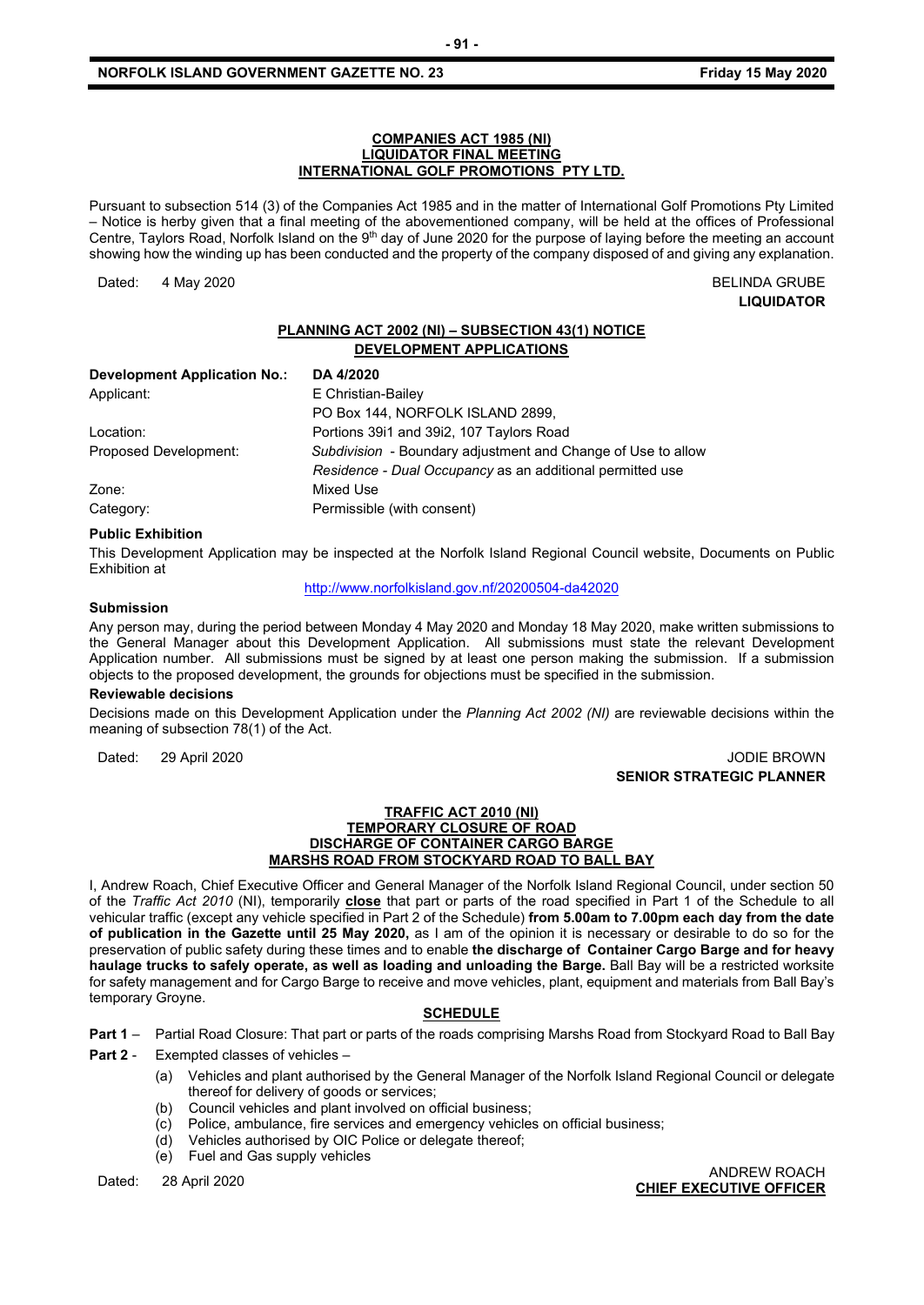## **DISASTER AND EMERGENCY MANAGEMENT ACT 2001 (NI)**

### **DECLARATION OF STATE OF DISASTER OR EMERGENCY**

#### **Section 9: Disaster and Emergency Management Act 2001 (NI)**

I, Eric Hutchinson, Administrator of Norfolk Island, acting on the advice of the EMNIC Chair, hereby declare that at 16:15 Hrs on this 16<sup>th</sup> day of the month of March in the year 2020.

**- 92 -**

A state of **EMERGENCY** exists, in respect of so much of the Territory of Norfolk Island as is in my opinion, is affected or likely to be affected by the Emergency.

That area being The Whole of the Territory of Norfolk Island.

This Declaration remains in force for a period of 72 hours and will expire on 18<sup>th</sup> March at 16:15 Hrs.

Dated: 16 March 2020 ERIC HUTCHINSON

## **ADMINISTRATOR**

#### **EXTENSION RENEWAL OF DECLARATION**

This declaration has been extended upon recommendation by the EMNIC Chair on for a period of 28 days.

And will expire on 15<sup>th</sup> April 2020 at 16:15 Hrs.

Dated: 16 March 2020 **ERIC HUTCHINSON ADMINISTRATOR**

**ADMINISTRATOR**

#### **DISASTER AND EMERGENCY MANAGEMENT ACT 2001 (NI) EXTENSION OF DECLARATION OF STATE OF EMERGENCY**

I Eric Hutchinson, Administrator of Norfolk Island and delegate of the Minister under Section 5 of, and item 1.27 of the Schedule to, the *Minister's Norfolk Island Delegation Instrument 2019*:

**PURSUANT** to Section 9 of the *Disaster and Emergency Management Act 2001* (NI) [the Act] and acting on the advice of the Controller;

**EXTEND** the declaration of emergency made under section 9 of the Act at 16:15 Hrs on Monday 16 March 2020, for the whole of the Territory of Norfolk Island, until 16:15 hr on Tuesday 30 June 2020.

Dated: 26 March 2020<br>Dated: 26 March 2020

#### **TRAFFIC ACT 2010 (NI)**

#### **TEMPORARY CLOSURE OF ROAD - MOVEMENT OF WIDE AND HEAVY VEHICLES MARSHS ROAD FROM STOCKYARD ROAD TO BALL BAY**

I, Andrew Roach, Chief Executive Officer and General Manager of the Norfolk Island Regional Council, under section 50 of the *Traffic Act 2010* (NI), temporarily **close** that part or parts of the road specified in Part 1 of the Schedule to all vehicular traffic (except any vehicle specified in Part 2 of the Schedule) **for a 24 hr period each day from the date of publication in the Gazette to 6.00am on 30 September 2020** as I am of the opinion it is necessary or desirable to do so for public safety purposes and to enable Boral Resources QLD Pty Limited to receive and move vehicles, plant, equipment and materials from Ball Bay's temporary Groyne involving the operation of wide and heavy vehicles and for related purposes.

#### **SCHEDULE**

**Part 1** – Partial Road Closure: That part or parts of the roads comprising Marsh's Road from Stockyard Road to Ball Bay

- **Part 2** Exempted classes of vehicles
	- (f) Vehicles and plant authorised by the General Manager of the Norfolk Island Regional Council or delegate thereof for delivery of goods or services;
	- (g) Council vehicles and plant involved on official business;
	- (h) Police, ambulance, fire services and emergency vehicles on official business;
	- (i) Vehicles authorised by OIC Police or delegate thereof;
	- (j) Fuel and Gas supply vehicles

Dated: 27 March 2020 ANDREW ROACH **CHIEF EXECUTIVE OFFICER**

#### **TRAFFIC ACT 2010 (NI) CLOSURE OF BOUNTY STREET ROAD AND BRIDGE**

I, Bruce Taylor, Acting Chief Executive Officer and Acting General Manager of the Norfolk Island Regional Council, under section 50 of the *Traffic Act 2010* (NI) **close** that part of the road specified in Part 1 of the Schedule to all vehicular traffic (except for classes of vehicles specified in Part 2 of the Schedule) **immediately** and for the period commencing from the